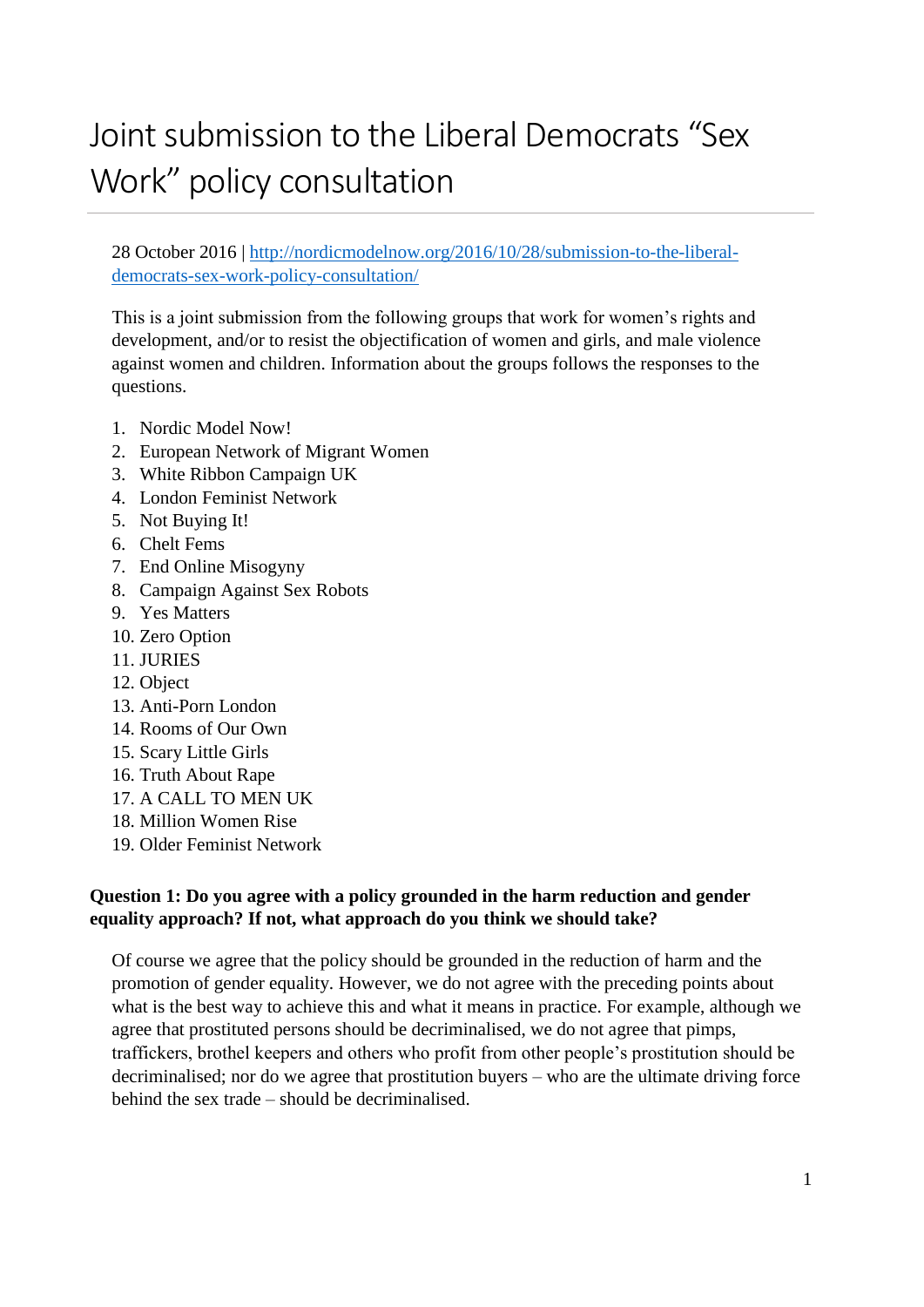The explanation of our disagreement is substantial and is broken down into a number of sections. Please bear with us.

#### *Terminology*

We reject the terms "sex work" and "sex worker" because they are euphemisms that obscure and sanitise the reality of prostitution and confuse the narrative.

The term "sex work" is used to cover a range of activities from lap dancing and phone line work, to the intimate contact, penetration and exchange of body fluids that are core to prostitution. Although related, there are significant differences between these activities and therefore they need to be considered separately.

Those who style themselves "sex workers" may not have experienced prostitution as we know it. They may have dabbled in phone line or dominatrix work; they may be pimps and brothel keepers. Invariably these are the voices that dominate the debates, and even [determine](http://thefeministahood.wordpress.com/2015/08/24/what-amnesty-did-wrong/)  [policies,](http://thefeministahood.wordpress.com/2015/08/24/what-amnesty-did-wrong/)<sup>1</sup> and not the vulnerable and marginalised women and girls who make up the majority of those in prostitution.

In this submission we refer to prostitution buyers as men because the vast majority are male (more than 99.9%). We refer mostly to those being prostituted as women and girls, because the majority are female (about  $85\%$  of those prostituted [in Europe](http://tampep.eu/documents/TAMPEP%202009%20European%20Mapping%20Report.pdf)<sup>2</sup> are women and girls). This is to emphasise the gendered nature of the prostitution system and for linguistic simplicity. We do not mean to suggest that prostitution is any less devastating for boys, men and transgendered people.

### *Human rights*

The protection of human dignity is a cornerstone of the international human rights system. That system recognises prostitution as a violation of human rights and specifically prohibits the "exploitation of the prostitution of others:"

- The 1949 Convention for the Suppression of the Traffic in Persons and the Exploitation [of the Prostitution of Others](http://www.ohchr.org/EN/ProfessionalInterest/Pages/TrafficInPersons.aspx)<sup>3</sup> states that "prostitution and the accompanying evil of the traffic in persons for the purpose of prostitution are incompatible with the dignity and worth of the human person and endanger the welfare of the individual, the family and the community." This therefore defines prostitution as **incompatible** with the [Universal](http://www.un.org/en/universal-declaration-human-rights/)  [Declaration of Human Rights](http://www.un.org/en/universal-declaration-human-rights/)<sup>4</sup> 1948 which asserts the right of all human beings to dignity.
- Article 6 of the [1949 Convention and the Convention on the Elimination of All Forms of](http://www.un.org/womenwatch/daw/cedaw/cedaw.htm)  [Discrimination against Women](http://www.un.org/womenwatch/daw/cedaw/cedaw.htm)<sup>5</sup> (CEDAW) explicitly prohibits the exploitation of the prostitution of others:

*"States Parties shall take all appropriate measures, including legislation,*  to suppress all forms of traffic in women and exploitation of prostitution of *women."*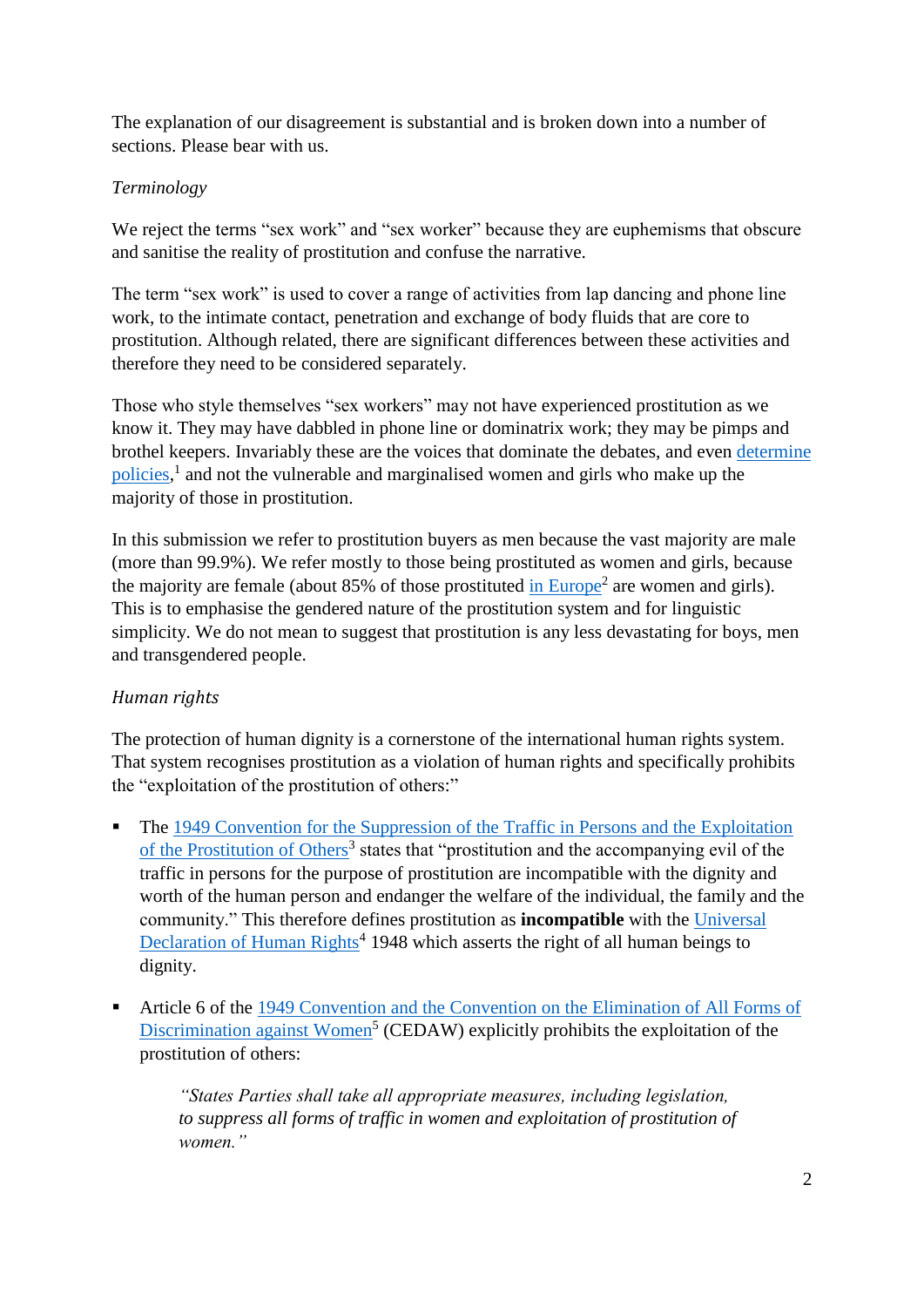In addition, General Recommendation 19 comments on Articles 2, 5 and 10, spelling out that pornography and prostitution are a result of the ingrained sexist attitudes and values that lead to women's lower social, political and economic status, and actual and threatened physical and sexual violence; and that pornography and prostitution contribute to those sexist attitudes and values.

 The [Protocol to Prevent, Suppress and Punish Trafficking in Persons, especially Women](http://www.ohchr.org/EN/ProfessionalInterest/Pages/ProtocolTraffickingInPersons.aspx)  [and Children](http://www.ohchr.org/EN/ProfessionalInterest/Pages/ProtocolTraffickingInPersons.aspx)<sup>6</sup> (Palermo Protocol) makes clear that the essential feature of sex trafficking is [third-party involvement](http://www.prostitutionresearch.com/pdfs/MacKinnon%20(2011)%20Trafficking%20Prostitution%20and%20Inequality.pdf)<sup>7</sup> in the prostitution of another and that consent is irrelevant if the person is under 18 or any of the following means have been used:

*"threat or use of force or other forms of coercion, of abduction, of fraud, of deception, of the abuse of power or of a position of vulnerability or of the giving or receiving of payments or benefits to achieve the consent of a person having control over another person, for the purpose of exploitation"*

In addition Article 9 of the Palermo Protocol places an obligation on ratifying States to address the poverty, inequality and lack of equal opportunities that make women and children vulnerable to sex trafficking **and** to address the demand for prostitution that drives sex trafficking.

These international human rights treaties make it clear that prostitution is itself a violation of the human rights of the person being prostituted, and of all women to equality with men. Moreover they prohibit the exploitation of the prostitution of another person, which means they prohibit pimping, procuring and brothel keeping – key aspects of the sex trade.

Therefore any policy that normalises or trivialises prostitution (for example, by calling it "sex work") or that decriminalises pimping, procuring and/or brothel keeping would be in breach of these important human rights treaties. The UK has ratified both CEDAW and the Palermo Protocol and therefore has a binding legal obligation to comply with them.

#### *Safety and well-being*

Prostitution involves a series of male strangers penetrating the woman's vagina, anus and/or mouth, often with violent and prolonged thrusting. This can lead to infection with HIV and other STIs and injuries to orifices and internal organs, which can cause sterility, problems in pregnancy, and long-term ill-health.

Moreover prostitution often has a profound negative impact on mental health. In order to endure the undesired groping and sexual penetration by multiple strangers on a daily basis, many women describe needing to "split off" from their conscious selves and/or take alcohol or drugs in order to endure it. This can lead to addictions and long term psychological difficulties.

Evidence supports the harms of prostitution both to the person being prostituted and to the wider society. For example: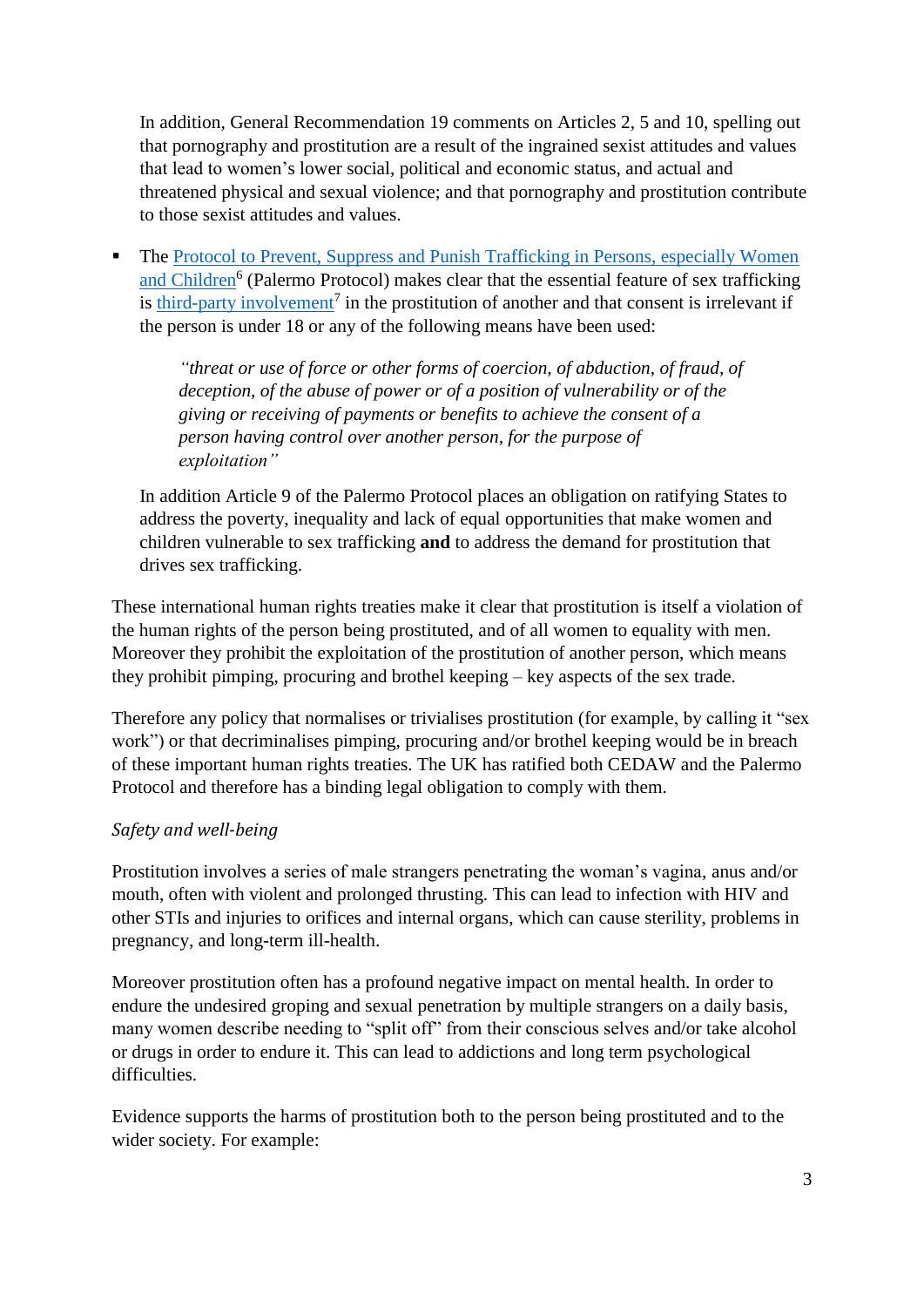- A [meta study conducted by UCL](http://www.gov.uk/government/uploads/system/uploads/attachment_data/file/303927/A_Review_of_the_Literature_on_sex_workers_and_social_exclusion.pdf)<sup>8</sup> found that "violence is a prominent feature in the lives of sex workers in almost all sex work settings"; "a single year of engagement in sex work is likely to have the same impact on mental health as an entire life of experiences prior to involvement in sex work"; and "Social exclusion is the leading cause of entrance into sex work and **exclusion is often deepened** as a result of engaging in sex work."
- One study in the US found that prostituted individuals face a murder rate 18 times higher than non-prostituted persons and a study in Canada found that their mortality rate was **40**  times higher than the national average.<sup>9</sup> We document some more recent statistics about murders of prostituted women in a selection of European countries on [our website.](http://nordicmodelnow.org/facts-about-prostitution/fact-prostitution-is-inherently-violent/)<sup>10</sup>
- A [UN multi-country study](http://www.svri.org/sites/default/files/attachments/2016-07-19/RBAP-Gender-2013-P4P-VAW-Report-Summary.pdf)<sup>11</sup> found that men perpetrating rape of non-partners and/or violence against intimate partners are associated with prostitution buying. Studies of [prostitution](http://prostitutionresearch.com/wp-content/uploads/2015/09/Comparing-Sex-Buyers-With-Men-Who-Do-Not-Buy-Sex.pdf) buyers<sup>12</sup> have found they are more likely to commit rape and other aggressive sexual acts. In addition, the contempt they have for women is borne out by [survivor](http://nordicmodelnow.org/testimonial/)  [testimony](http://nordicmodelnow.org/testimonial/)<sup>13</sup> and [research on punter forums.](http://nordicmodelnow.org/myths-about-prostitution/myth-punters-care-about-the-women-they-buy/)<sup>14</sup>

Since **prostitution itself causes harm**, positioning "voluntary" or "consensual" prostitution as fundamentally different from forced prostitution is misguided.

Any policy that legitimises or normalises prostitution inevitably leads to its increase, and therefore causes more women and girls to be drawn into and harmed within it, more male violence against women and girls (MVAWG), and deeper gender inequality.

#### *Freedom*

The Liberal Democrats have roots in the social democratic movement, which has a central tenet that freedom is not possible without equality. In other words, social inequality is a barrier to freedom and true freedom resides in the community, not simply the individual.<sup>15</sup> For example, the community restricts driving speed according to the type of road and locality so others have the freedom to move around in safety.

We do not believe that it is possible to understand prostitution without looking at the social, economic and political inequality between men and women, adults and youth, rich and poor, white people and people of colour, and at the role that prostitution has in **maintaining** these systematic inequalities.

Prostitution cannot be understood as "consensual sexual activity". For sexual activity to be considered consensual, it must be desired by both parties. In prostitution, the man pays precisely because the woman does not desire it. So what he is buying is the use of her body for sexual purposes. In other words, he **rents** the use of her body and the pretence that she is enjoying it. This confirms his manhood and confirms her second-class status.

Just as the freedom of the majority to move around in safety supersedes the individual "freedom" to drive fast and dangerously, so the freedom of women and girls to not be subjected to sexual violence and harassment and to not be prostituted supersedes the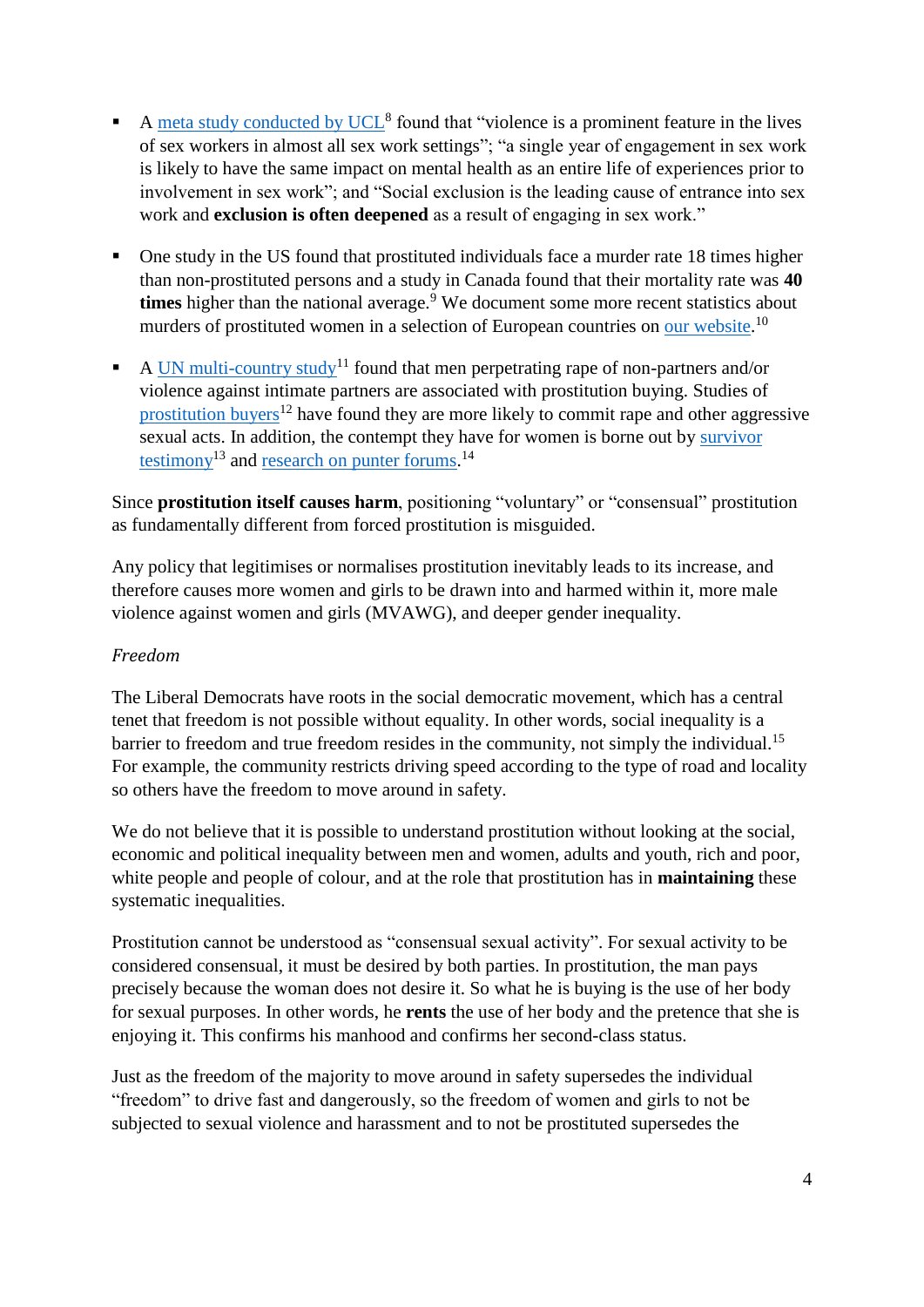"freedom" of men to engage in prostitution and sexual violence and harassment. This is recognised in international human rights law.

#### *Nordic Model*

We believe that the [Nordic Model approach](http://nordicmodelnow.org/what-is-the-nordic-model/)<sup>16</sup> to prostitution is the only human rights-based and equality model. Also known as the Sex Buyer Law, it decriminalises all those who are prostituted, provides support services to help them exit, and makes buying prostitution a criminal offence, in order to reduce the demand that drives sex trafficking. The aim is to change behaviour and set new social norms.

#### **Question 2: Should sex work be taxed?**

No. When the state taxes prostitution, it acts as a pimp – in breach of binding international treaties, such as CEDAW and the Palermo Protocol.

Furthermore there is a real danger that the state will become dependent on prostitution tax revenues, which means it will have a vested interest in maintaining the prostitution system.

#### **Question 3: Do we have a duty to reduce stigma? Can we?**

Prostitution is not the commodification of a woman's labour as in other forms of work, but of her body and her self. This reduces her status (and by extension all women's status) to that of an object that can be bought and sold. This is the root of the stigma associated with prostitution: it is intrinsic to its very nature. We believe that it is therefore not possible to eradicate stigma without eradicating prostitution itself.

#### **Question 4: Should banks and financial institutions be allowed to discriminate against sex workers by refusing to allow them to open accounts or by charging higher fees than for other workers?**

Not to individuals for personal banking services. However, we believe that banks and other commercial institutions must be able to refuse to serve businesses, partnerships and other concerns that are involved directly or indirectly with prostitution, pornography, lap dancing and other aspects of the sex industry – because these contradict international human rights law and contribute to inequality between the sexes.

#### **Question 5: Can the state do anything to help sex works who aren't at risk of breaking the law eg chatline workers**

While chatline work is likely to be less damaging to the individual than prostitution as such, we are not convinced that it is not damaging to society.

We therefore believe that efforts should be focused on measures to discourage sex chat lines and address the reasons that women and young people in particular are drawn into these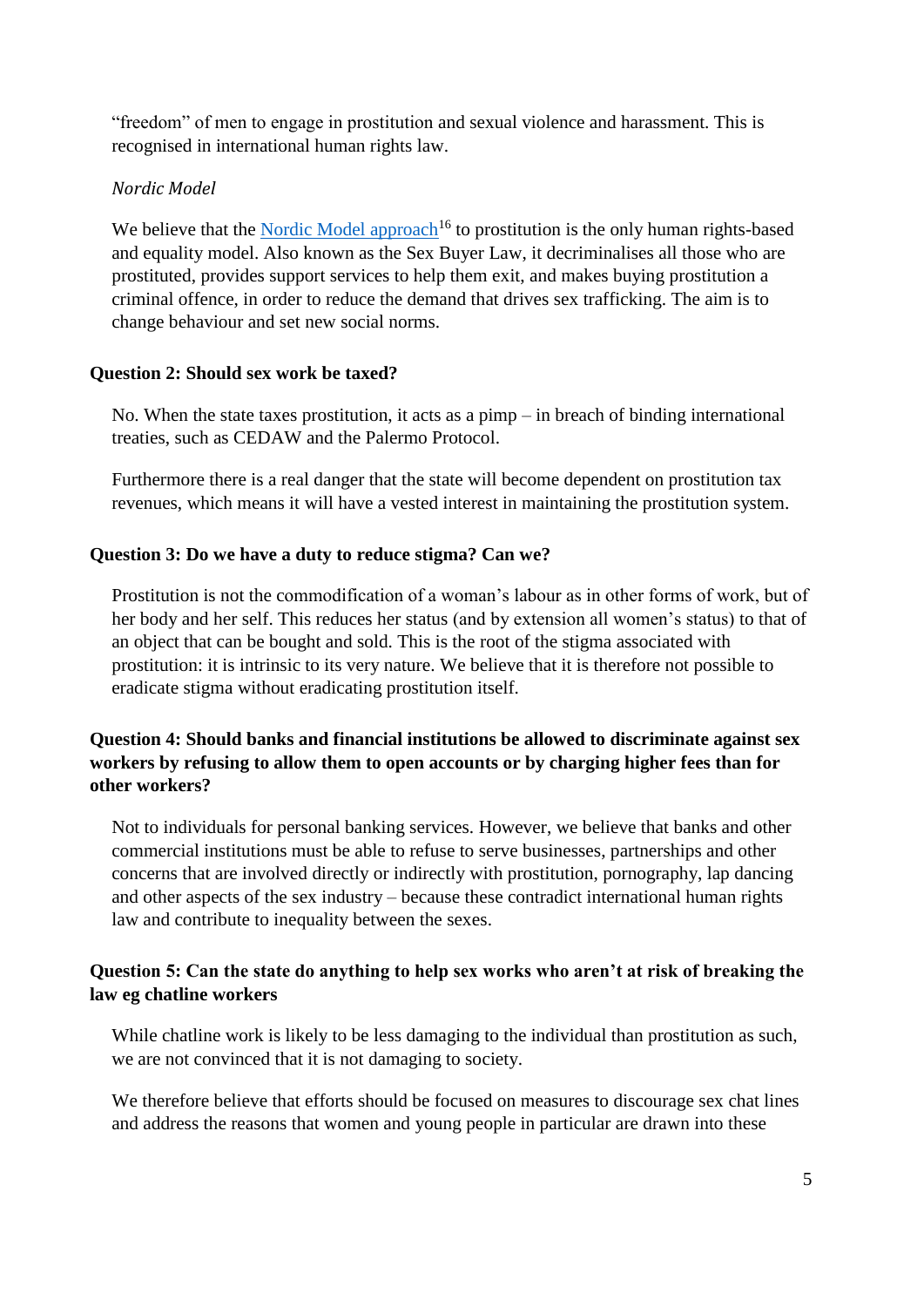arenas. This includes ensuring that women and girls have equal opportunities for decent work and that adequate financial support is available to all, mothers and young people in particular.

#### **Question 6: Should crimes against sex workers as sex workers be treated as hate crimes?**

We believe that violence and other crimes against prostituted persons are part of the continuum of male violence against women and children, even when the prostituted person is male or transgendered – because, we would argue they are being treated as women. We see male violence against women and children as a key mechanism that maintains male supremacy and female subordination and that it has its roots in misogyny and the objectification of women and girls. We believe that there is a strong argument to categorise all misogynistic male violence as hate crimes, including when it is directed at a prostituted person.

#### **Question 7: Should sex workers be able to access the same employment rights as other workers?**

This question assumes that prostitution is work like any other, when it is not. There are many reasons why prostitution cannot be considered regular employment. As mentioned in our response to Question 1, prostitution can never be safe or come close to reaching the minimum level of health and safety. Furthermore recognising prostitution as employment requires pimps, procurers and brothel keepers to be legitimised as employers, which would put the UK in breach of our binding obligations under CEDAW and the Palermo Protocol.

[Research](http://digitalcommons.law.seattleu.edu/cgi/viewcontent.cgi?article=1814&context=sjsj)<sup>17</sup> from countries that have legalised/decriminalised the sex trade suggests that it does **not** stop trafficking or the involvement of organised criminals and may even exacerbate their involvement – in part because the sector as a whole receives less attention from the police. A 2008 National Police Service in the Netherlands indicated that 50-90 percent of prostituted women in three cities were "working against their will".<sup>18</sup>

Women in prostitution, unlike other employees, endure sexual assault and verbal harassment and are at continual risk of violence at the hands of both pimps and buyers. This is intrinsic to prostitution and contradicts all employment law. Considering prostitution to be regular employment could potentially have grave consequences for general employment practices and protections.

For example, currently employees are protected from sexual harassment and sexual assault. What would happen to these protections if prostitution were legitimised as regular employment given that sexual assault and verbal harassment are intrinsic aspects of prostitution? Could it lead to bosses demanding blowjobs from their young female workers? Would it lead to Job Centres forcing women to take "jobs" in brothels or lose benefits? Would that not meet the Palermo Protocol definition of coercion and taking advantage of her vulnerability and so make the state into a trafficker? For more about similar implications, see [Why Sex Work Isn't Work.](http://logosjournal.com/2014/watson/) 19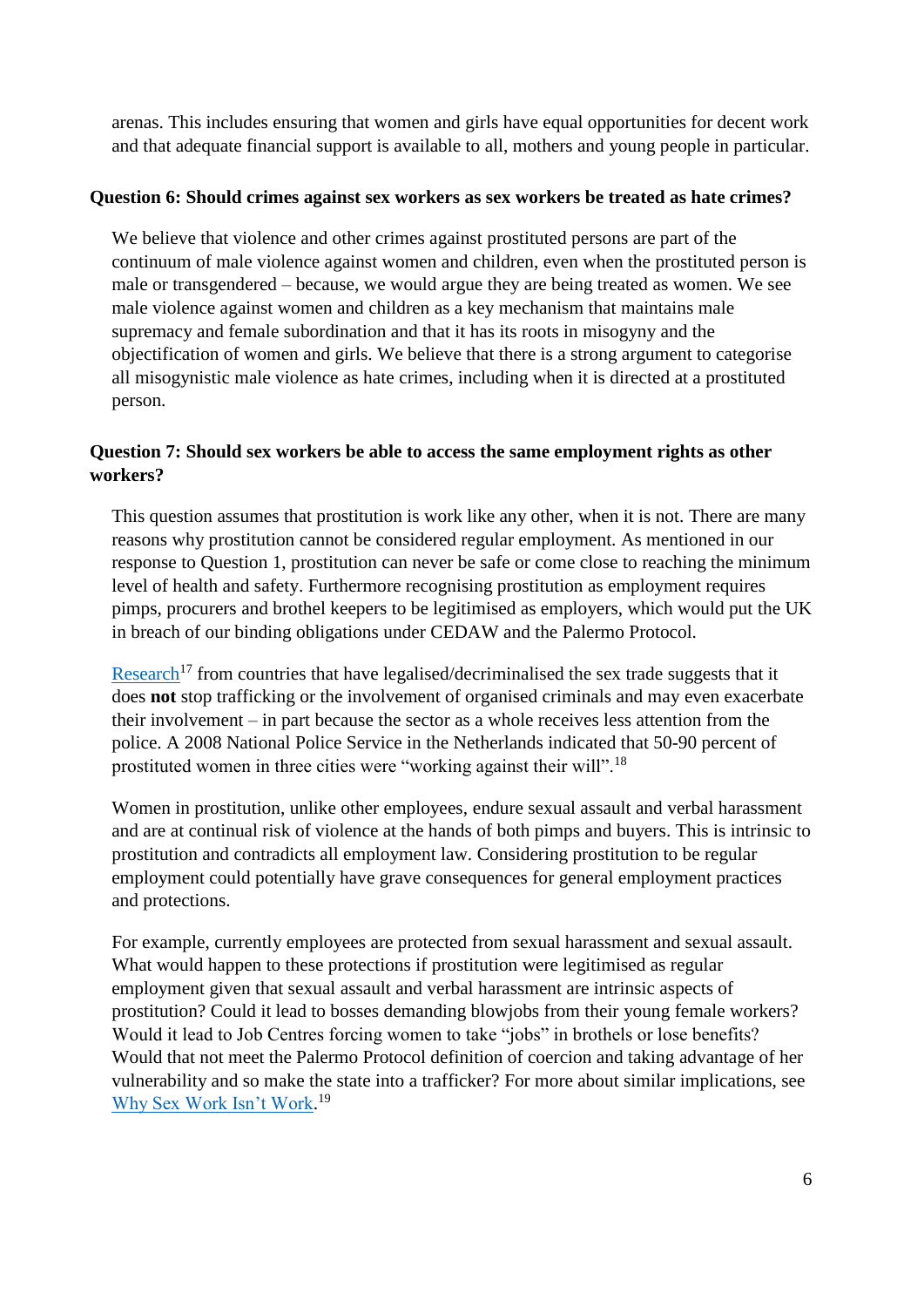Our answer to this question is therefore No – because prostitution is not, and can never be, regular employment. We want everyone, including those currently in prostitution, to have opportunities for decent work (see Question 18 for the international definition of decent work).

#### **Question 8: Are there reasons to not allow sex workers to work together?**

The global prostitution industry is one of the most profitable on the planet. The ILO estimates that a woman in prostitution in Europe can generate a [profit of \\$34,800 a year](http://www.truthdig.com/report/page2/the_whoredom_of_the_left_20150308)<sup>20</sup> for her pimp/trafficker. Pimps and traffickers are forever seeking loopholes they can exploit in their search for profits. Any loosening of the brothel-keeping legislation that currently bans more than one woman operating from the same premises, is likely to be exploited by pimps and traffickers, unless there are rigorous mechanisms in place to stop this.

In addition, any loosening of the legislation is likely to have a legitimising effect and lead to an increase in prostitution, which will lead to more women and children being damaged within it and further brutalisation of society generally.

Furthermore, a loosening of the legislation is likely to lead to more brothels being set up in residential neighbourhoods, with communities having no way to stop them, even if the proliferation of visiting punters has a clear negative impact on the community.

We therefore believe that efforts should be focused on reducing prostitution and the reasons that women and young people in particular are drawn into it. This includes ensuring that women and girls have equal opportunities for decent work and that adequate financial support is available to all, mothers and young people in particular.

We do not believe that prostitution is a humane solution to women's poverty.

#### **Question 9: Do you think sex workers should be consulted before laws are drafted that are aimed at sex workers?**

This question illustrates the problems with the term "sex worker". It is well documented that many people who style themselves as "sex workers" have not experienced prostitution as such, and some are pimps and brothel keepers. For example, Melissa Farley [identified 12](http://logosjournal.com/2016/farley-2/)  [high-profile people](http://logosjournal.com/2016/farley-2/)<sup>21</sup> who publicly identify as "sex workers," promote decriminalized pimping and are associated with "sex worker" unions, collectives or advocacy groups, who have in fact have sold others in prostitution directly or indirectly. Clearly such people have a conflict of interests. This undermines the value of evidence from online surveys and similar where people self-identify as "sex workers".

Furthermore many women in prostitution reject the term "sex worker" because they do not see prostitution as work. Therefore they are unlikely to respond to surveys that address them as such.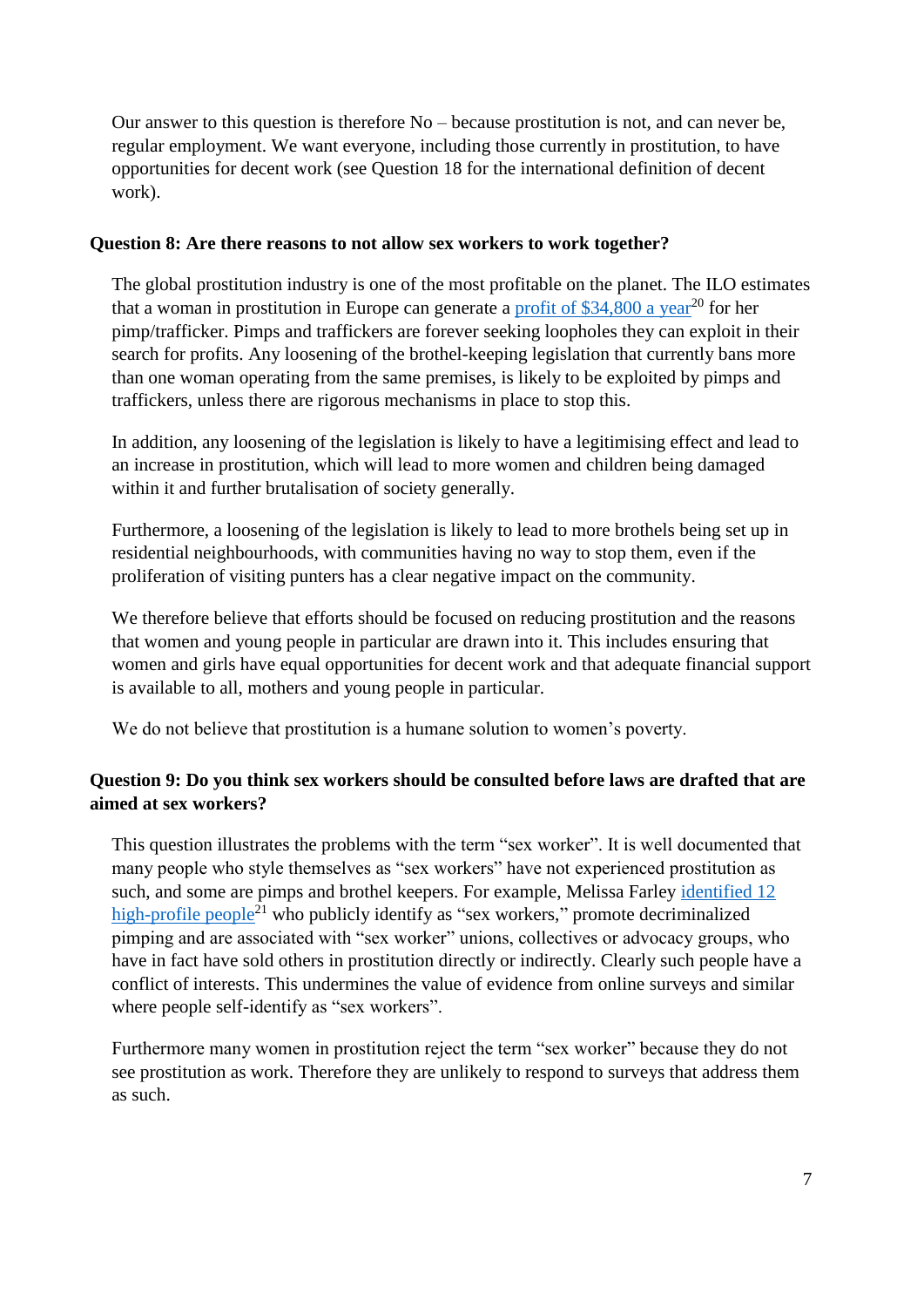Another problem is that pimps and traffickers control the most marginalised women in prostitution, which reduces their ability to speak frankly. Many have faced beatings for attempting to speak in the past or have heard of others who have suffered this.

In addition, the vested interests who promote the full decriminalisation of the sex trade frequently mislead the debate by conflating the decriminalisation of prostituted persons with the decriminalisation of the entire sex trade, and presenting the Nordic Model as a form of criminalisation. Those who are prostituted are as likely as anyone else to be confused by this.

Of course, those in prostitution should be consulted. However, for all the reasons described above, there are many difficulties to be addressed. Perhaps therefore the most important voices are those in the [growing movement](http://spaceinternational.ie/)<sup>22</sup> of women who have survived prostitution and have managed to leave it and build a life outside where they are no longer dependent for an income on pleasing punters or the sex trade and its vested interests.

We also need to consider that prostitution affects everyone, not just those involved in it. As we have demonstrated above, the system of prostitution perpetuates the archaic practice of female sexual submission for male entertainment, a mentality that the vast majority of modern women have vehemently rejected. Therefore, all women have a right to be consulted before prostitution is state-sanctioned and sexual inequality creeps back into our laws.

When considering prostitution legislation, women need to consider many factors, including: whether they would want to be coerced into prostitution by Job Centres during periods of unemployment; whether they would want their daughters to spend their lives in a brothel; how prostitution affects both their intimate relationships and their working relationships with male colleagues, and so on.

The state has never based major decisions on the future of controversial industries (e.g. fracking, nuclear weapons) on the views of the people working in them. That someone enjoys their job in fracking is irrelevant to the decision whether we as a society want it. Of course, those who lose their income because an industry is closed down must be given help to exit, retrain, etc. The Nordic Model approach to prostitution, which we advocate, specifically includes this provision.

#### **Question 10: If so, how can the consultation with sex workers be improved?**

For all the reasons given above, we believe that online surveys are of limited value in providing a clear picture of the views of the majority of those in prostitution. We believe that in-depth structured interviews conducted in a safe location with trained researchers would provide a more realistic view of the reality of life of those in prostitution and their opinions. We recommend the [Farley et al. study](http://www.prostitutionresearch.com/pdf/Prostitutionin9Countries.pdf)<sup>23</sup> of 854 prostituted persons in nine countries be used as a model for this type of research.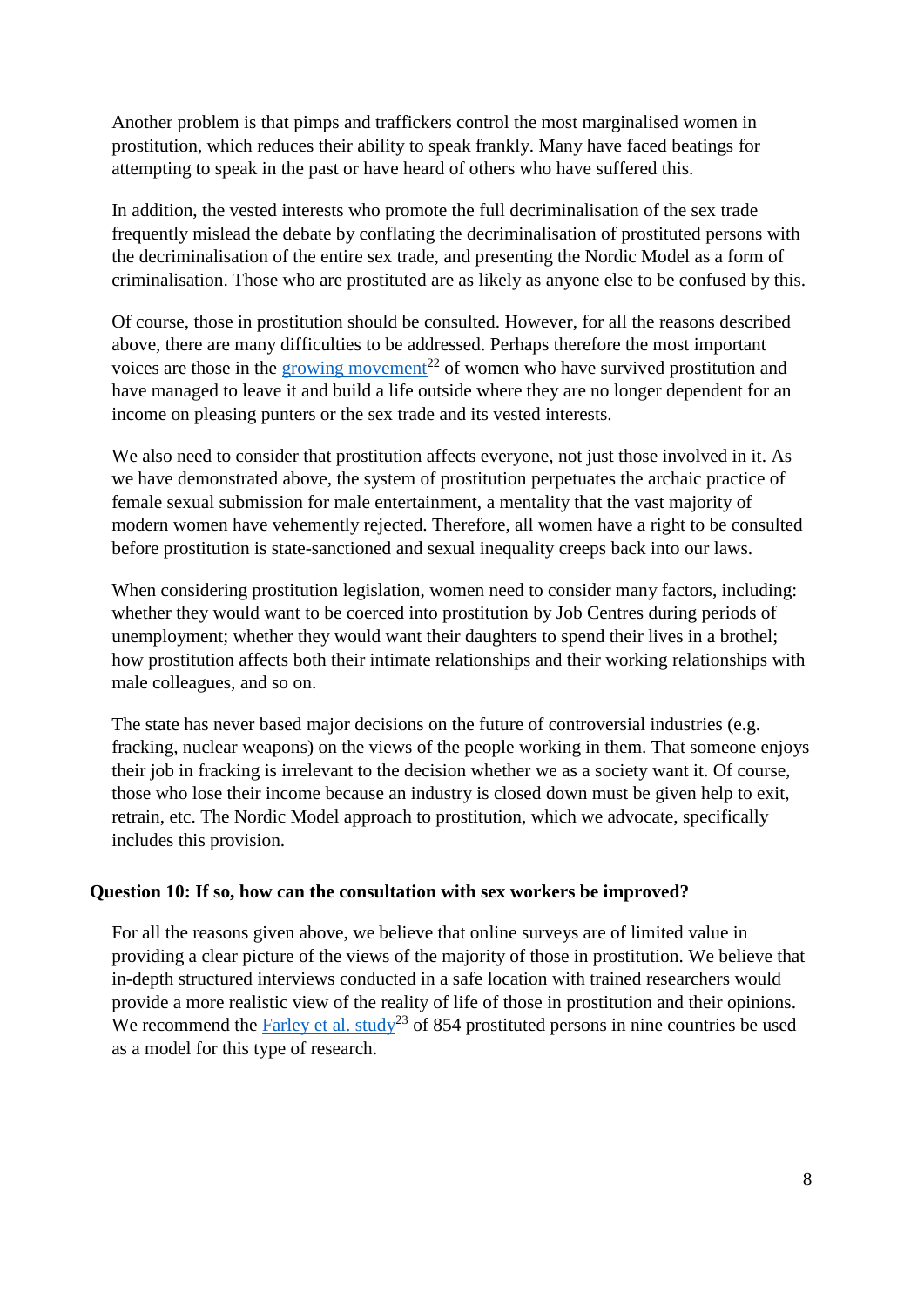#### **Question 11: What role (if any) do you think the state should play in regulating pornography that is made by consenting adults?**

This question assumes that the main issue in pornography is whether the actors have consented.

In our answer to Question 16, we explain why we do not believe that prostitution can be considered "consensual sex." For similar reasons, we do not believe that pornography can be considered "consensual sex." In addition, [there is evidence](http://www.japantoday.com/category/crime/view/tricked-into-porn-japanese-actresses-step-out-of-the-shadows)<sup>24</sup> that many young women appearing in porn have in fact been coerced or tricked into it, making any apparent "consent" meaningless. This is a very serious problem.

However, the issues with pornography go beyond whether the actors consented. According to [Culture Reframed,](http://www.culturereframed.org/)<sup>25</sup> research shows that  $88\%$  of scenes<sup>26</sup> in top rented and downloaded porn **feature violence against women**. This conditions viewers to see violence against women as sexually arousing, and to consider it normal and that women and girls somehow deserve it or even "ask for it." This inevitably leads to them seeing women and girls as second class, as not quite fully human. This therefore affects men's relationships with all women, and women's internalised self image.

That it is difficult for many people to find the level of violence against women in mainstream porn problematical is evidence of porn's success in moulding our world view.

Culture Reframed states that on average, boys start watching online porn by age 11, which is a year before [they start](http://www.nhs.uk/Livewell/puberty/Pages/puberty-signs.aspx) puberty<sup>27</sup> on average in the UK.

So children are being exposed to porn, the majority of which is composed of graphic depictions of sexualised violence against women. Exposing children to this material is a form of child abuse. It is also a form of grooming that teaches that violence is a normal part of sex. It is having a profound effect on our young people. For example:

- A large European study (quoted in [The Telegraph](http://www.telegraph.co.uk/women/mother-tongue/11554595/Pornography-has-changed-the-landscape-of-adolescence-beyond-all-recognition.html)<sup>28</sup>) found that 4 in 10 girls between the ages of 13 and 17 in England say they have been coerced into sex acts.
- A recent [report](http://www.parliament.uk/business/committees/committees-a-z/commons-select/women-and-equalities-committee/news-parliament-2015/sexual-harassment-and-violence-in-schools-report-published-16-17/) <sup>29</sup> by the Women and Equalities Committee exposed the shocking scale of sexual harassment and sexual violence in English schools.

We believe that these alarming developments are connected with the availability of porn to children and young people and the general pornification of our culture.

Moreover there is a [growing body of evidence](http://www.psychologytoday.com/blog/married-and-still-doing-it/201006/the-real-danger-porn-poses-relationships)<sup>30</sup> that demonstrates that the use of porn is reducing many men's ability to enjoy sexual intimacy with a real life partner. Porn is now cited as a cause of relationship breakdown in approximately [one half of all divorce cases in](http://www.psychologytoday.com/blog/inside-porn-addiction/201112/is-porn-really-destroying-500000-marriages-annually)  the  $US.<sup>31</sup>$ 

This is unprecedented in the history of the human race and it has serious implications for sex equality and the fabric of society. We do not believe it is unreasonable to consider it an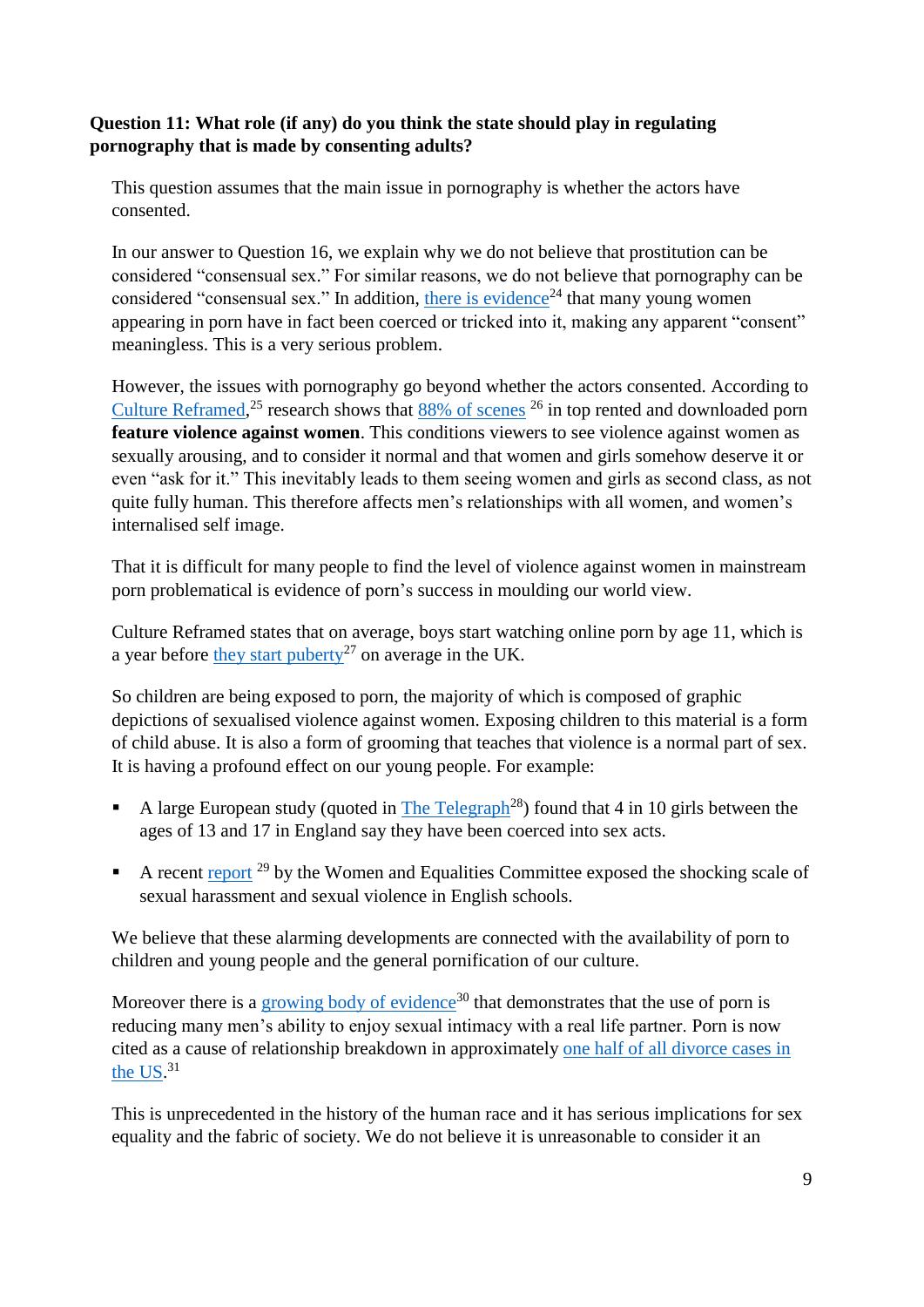emergency situation. Of course the state must take a role in addressing it, including considering ways of regulating the availability of such material.

#### **Question 12: Should there be limits placed on the sexual behaviour of consenting pornography actors when this does not result in permanent harm?**

The UK has laws that prohibit material that incites racial, ethnic and religious hatred. We believe that pornography that portrays sexual, physical or verbal violence against females or that is demeaning to females should be banned because it incites sexual and gender-based hatred and violence.

Furthermore, we believe that the test should not be limited to whether the actors suffered permanent harm but whether people acting it out at home are **likely** to suffer physical or mental harm.

Ann Olivarius, a lawyer experienced in cases concerning the porn industry, is [quoted as](http://www.mcolaw.com/blog/2016/1/4/i-clean-up-the-messes-of-the-porn-industry-why-are-we-still-questioning-whether-pornography-is-oppressive)  [saying:](http://www.mcolaw.com/blog/2016/1/4/i-clean-up-the-messes-of-the-porn-industry-why-are-we-still-questioning-whether-pornography-is-oppressive)<sup>32</sup>

> *"Some of the most traumatised people I have met are prostituted (often trafficked) women whose customers have insisted – sometimes forcefully and always believing consent is something they can buy – on replicating acts from porn films."*

The Telegraph article mentioned above reported that GPs say 15-year old girls are presenting with anal incontinence after submitting to boys' demands for anal sex, which they see depicted in porn films and try to emulate. The girls are commonly too insecure and too young to know how to refuse.

#### **Question 13: Do you support a 'porn filter' – a filter on websites accessed from the UK that would require users to enter a credit card number to prove they are aged over 18 before being able to access pornography?**

Yes, in principle and assuming that thorough checks and balances are in place – so that it could not be used to block access to other material, including material that is critical of porn and prostitution.

#### **Question 14: How can the internet be made safer for those for whom pornography is not intended?**

We do not have the technical expertise to make detailed suggestions on this point. However, given the harm that pornography causes, we believe that measures such as fines and other criminal sanctions should be considered for those responsible for presenting online pornographic content to children or adults who have not requested it.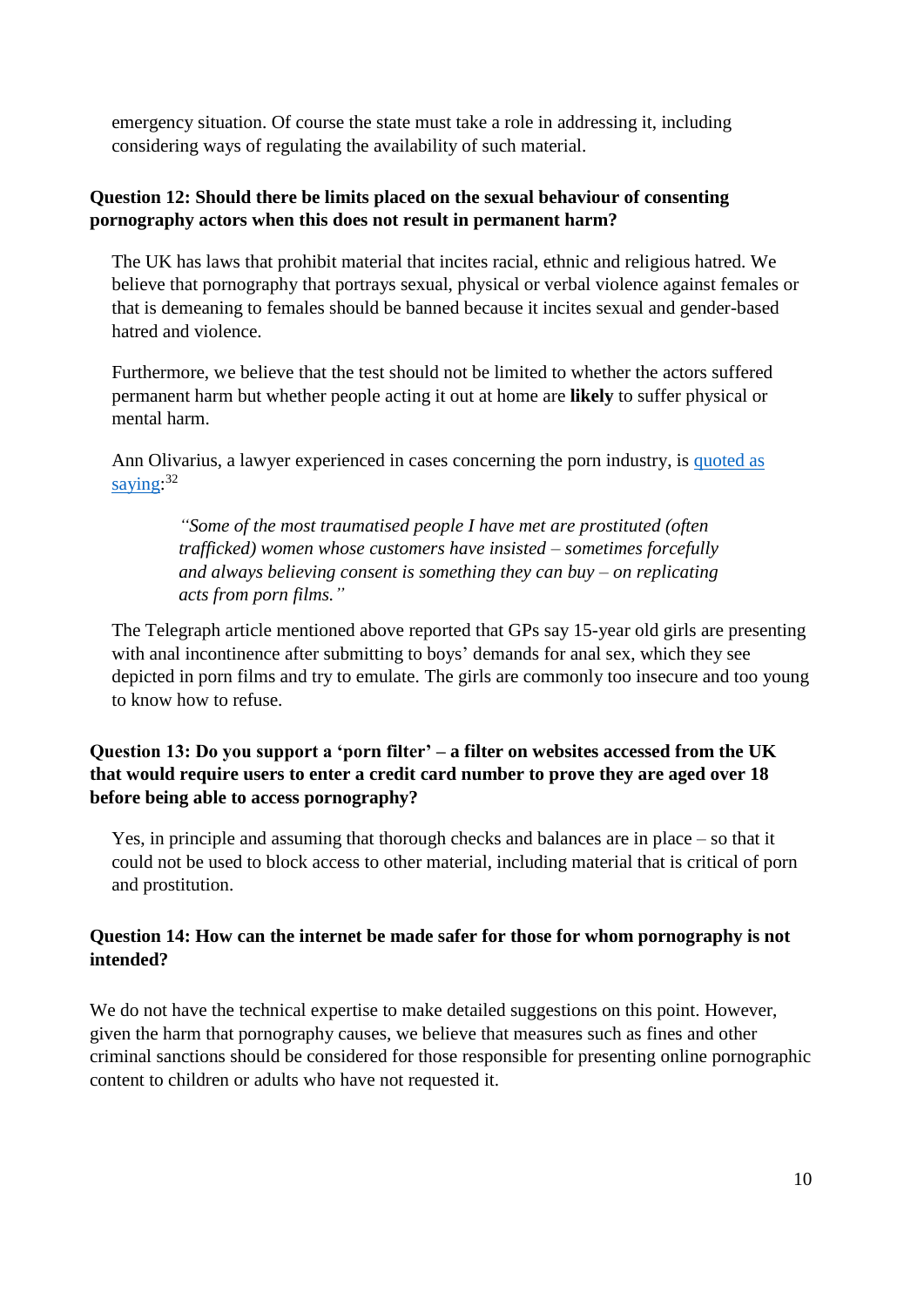#### **Question 15: Does the current system do more harm than good?**

We believe the current legislation which is contradictory and enforced differently in different police areas is harmful. We are particularly concerned about:

- **Prostituted individuals being targeted and given convictions and ASBOs and equivalents.** It is clear that this approach causes great harm to those individuals and makes it hard for them to escape prostitution.
- The general lack of enforcement of laws against pimping, brothel keeping and prostitution buying from someone who has been coerced or forced.
- The lack of well-funded nationwide holistic services for prostituted persons that include support with exiting.

Furthermore we believe that the system in which unfettered neoliberal capitalism objectifies women and children and turns them into commodities to be bought and sold is doing great harm.

#### **Question 16: Is it possible to give consent to sexual activity when money is involved?**

Before we can answer this question, we need to consider what the punter is buying in prostitution. He is buying the use of her body sexually and the pretence that she is consenting and enjoying it. That is, he is buying the **pretence** of a consensual sexual encounter while the reality is very different.

He has all the power and she has none. We see this in punters' <u>own words</u>:<sup>33</sup>

*'I could have literally been shagging the pillow and got more response….I'm paying for this and expect a decent service … I can only assume she hates what she does.'*

*'She is oblivious to the fact that you are paying to do (within reason and agreed limits, of course) what you want, not what she wants you to do.'*

This dynamic where he has all the power and she has to do what he says closely mirrors the dynamic of child abuse, where the abuser has complete power and the child has none and must comply with and please the abuser. That the child might comply to the point that from the outside it looks consensual does not alter the fact that within the extremely unbalanced power dynamic, the free and informed choice that is required for true consent is impossible.

It is therefore damaging for society to consider prostitution consensual sex. Like most porn, prostitution teaches men that this structurally unequal relationship is what normal sex should be and that they are entitled to sexual gratification at any cost and she isn't. Prostitution makes the dynamics of child abuse into normal sex. Prostitution feeds the punter's sense of entitlement and the sense that she has no rights. This affects his relationship with all the other women he encounters. Prostitution removes the social inhibitions to sexual harassment.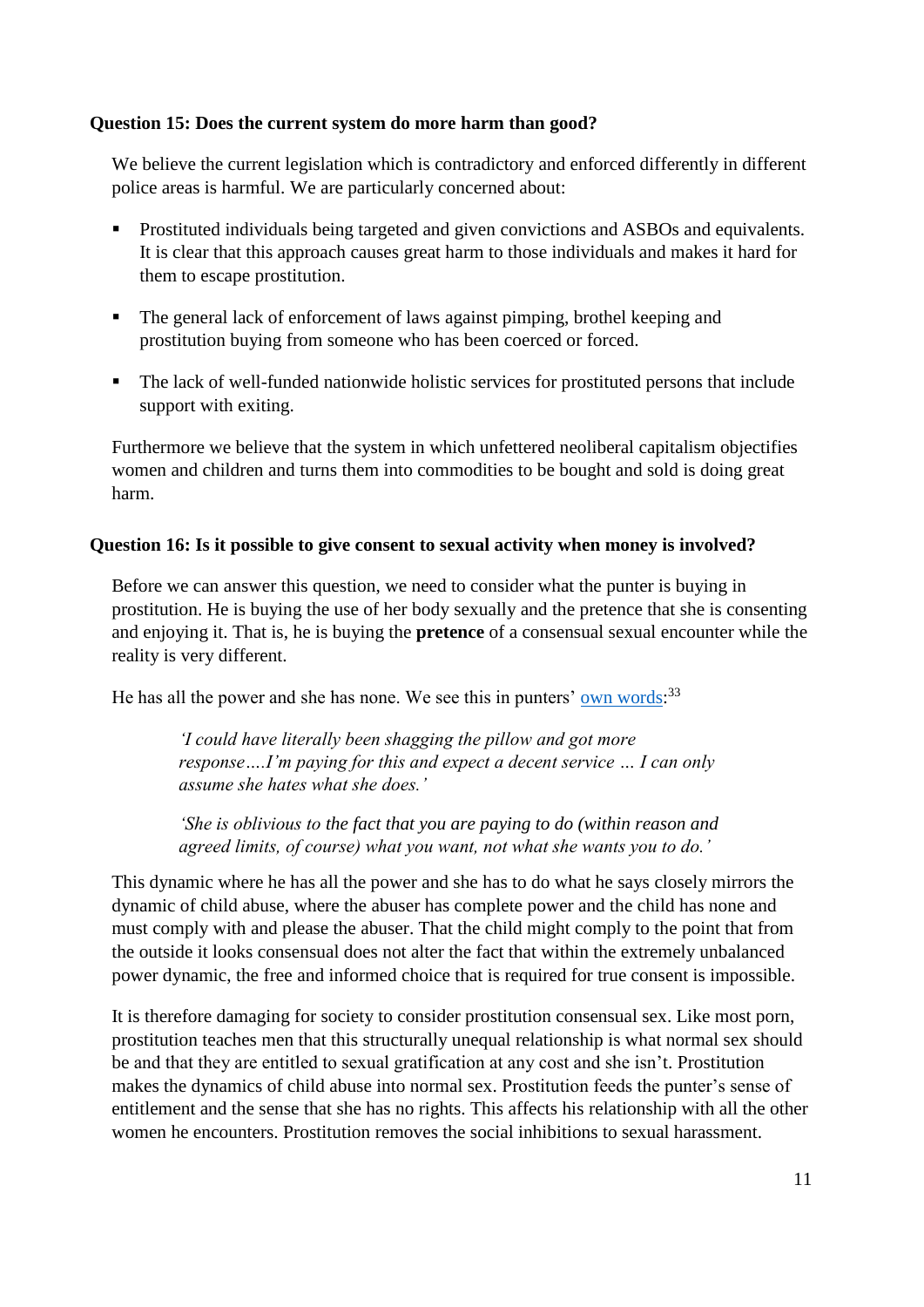That [child abuse](http://www.theguardian.com/society/2014/dec/08/child-sex-abuse-national-health-epidemic-11-million-victims)<sup>34</sup> and the sexual [harassment of girls](http://www.theguardian.com/us-news/2016/oct/09/women-share-sexual-assault-stories-on-twitter-after-donald-trump-comments?CMP=twt_gu)<sup>35</sup> an[d young women](http://www.theguardian.com/society/2016/oct/07/scale-of-sexual-abuse-in-uk-universities-likened-to-savile-and-catholic-scandals)<sup>36</sup> are at epidemic levels does not surprise us, given the mainstreaming and glamorisation of pornography, prostitution and the sex industry in general.

#### **Question 17: Do you support the decriminalisation of sex work?**

If this means the decriminalisation of all aspects of the prostitution industry, including buyers, pimps, procurers and brothel keepers, the answer is **no**. It would be against the UK's binding obligations under international human rights treaties (in particular CEDAW and the Palermo Protocol) and lead to an increase in sex trafficking to fulfil the increased demand for prostitution that would inevitably follow.

#### **Question 18: Should we seek to prevent people from entering sex work?**

Yes, because, as we have documented above, prostitution is dangerous for those in it and damaging to society and is the anathema of equality between the sexes. Furthermore prostitution does not meet the UN definition of decent work.<sup>37</sup>

*"Decent work is the core mandate of the International Labour Organization (ILO). The ILO defines decent work as productive work for women and men in conditions of freedom, equity, security and human dignity. Decent work involves opportunities for productive work, delivers a fair income, guarantees equal opportunities and equal treatment for all, provides security in the workplace and protection for workers and their families, offers better prospects for personal development and social inclusion, and gives people the freedom to express their concerns, to organize and to participate in decisions that affect their lives.* 

*Decent work has been included in major human rights declarations, UN resolutions and outcome documents from major conferences including Article 23 of the Universal Declaration of Human Rights (1948), the World Summit for Social Development (1995) and in the UN's 2030 Agenda for Sustainable Development (2015)."*

We should focus efforts on ensuring that women and girls have equal opportunities for decent work and that adequate financial support is available to all, and mothers and young people in particular. We also need to improve sex and relationship education in schools and teach children about the realities of prostitution and how damaging it is to both individuals and society.

#### **Question 19: What more can the state do to reach out to vulnerable people who may not be aware of the support available to them?**

The support that is available to women and girls in prostitution in England and Wales is poor and much of it is limited to sexual health services. We believe that ring fenced funding should be made available for a nationwide network of high quality holistic services for those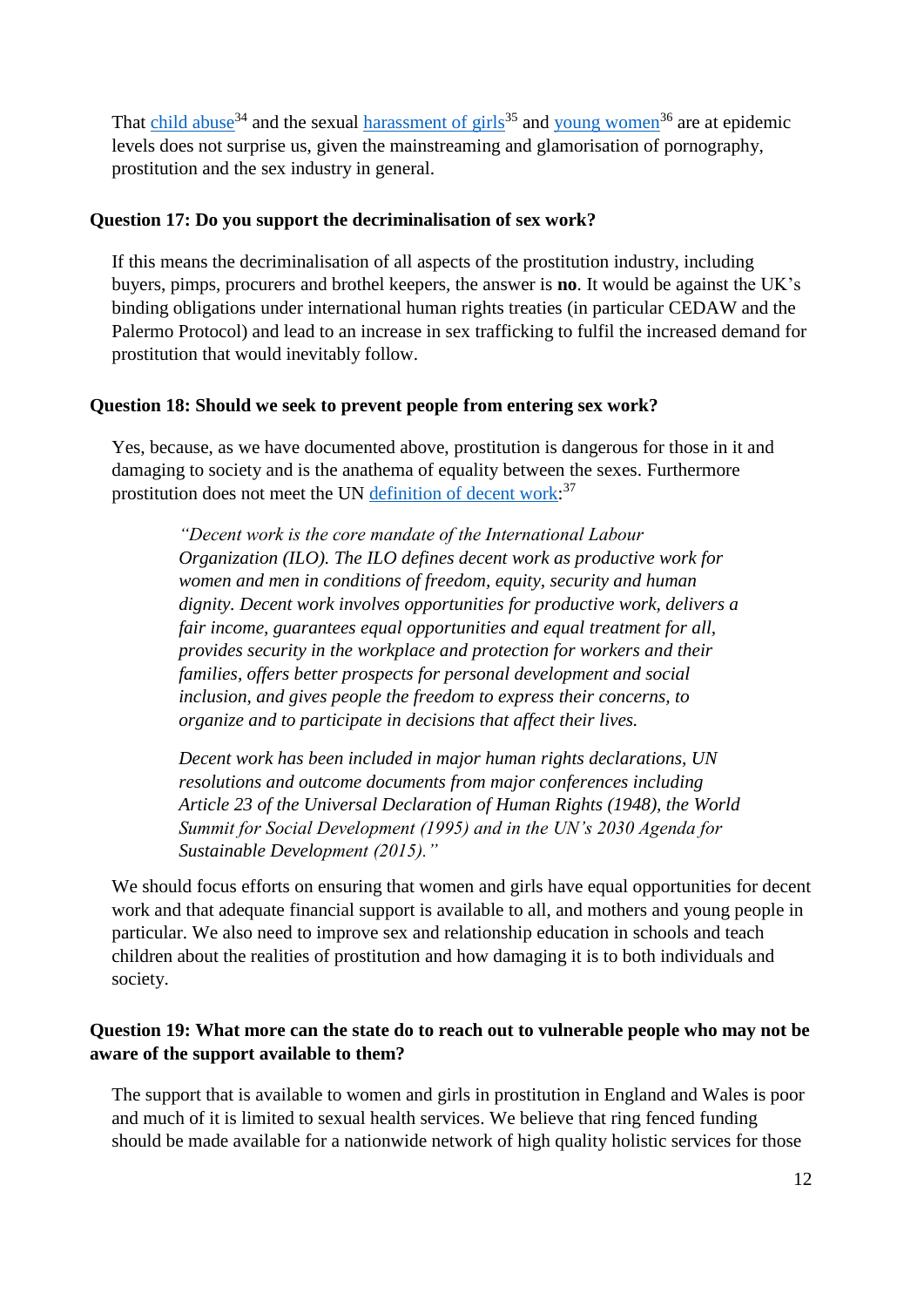in prostitution and that these services should include support to exit prostitution and build a new life outside. Services should include housing, legal and benefit advice, access to alternative incomes, trauma-informed care, addiction services, education and training, and emotional support.

#### **Question 20: Should the state do more itself to help vulnerable people involved in sex work? Or should it fund more arms-length organisations?**

The priority is that funding is ring-fenced and long term, so that expertise can be nurtured and developed, whether this is within the public sector or independent NGOs. We strongly believe that services should not be provided by for-profit organisations.

#### **Question 21: Should selling sex be legal?**

We support the Nordic Model approach, which decriminalises all those who are prostituted, provides support services to help them exit, and makes buying people for sex a criminal offence, in order to reduce the demand that drives sex trafficking.

The evidence suggests that the majority of women and children enter prostitution as a result of childhood abuse, poverty and misfortune, grooming, coercion, and/or betrayal, rather than as a <u>free choice between a number of viable options</u>.<sup>38</sup> And the evidence is clear that prostitution is [inherently violent](http://nordicmodelnow.org/facts-about-prostitution/fact-prostitution-is-inherently-violent/)<sup>39</sup> and damages those in it, and that [getting out](http://nordicmodelnow.org/facts-about-prostitution/fact-women-often-struggle-to-leave-prostitution/)<sup>40</sup> of it is much harder than getting into it. And a criminal record makes getting out even harder.

Our answer to this question is therefore, Yes. We call for the repeal of all the laws that target those who are prostituted and the clearing of their criminal records of any previous convictions for offences related to their own prostitution.

#### **Question 22: Should buying sex be legal?**

No.

The prostitution buyers drive the prostitution industry. Pimps and traffickers lure and trap women and children in prostitution because such easy money can be made. Without the prostitution buyers, this would stop. It's as simple as that.

We therefore believe that prostitution buying should become illegal with the primary aim of changing men's behaviour and ending the demand for prostitution that drives sex trafficking and the whole industry.

#### **Question 23: Should management of sex work be legal?**

No.

Prostitution is damaging to the individuals in it and to society in general and it increases inequality between the sexes. To profit from such exploitation is abhorrent. Making the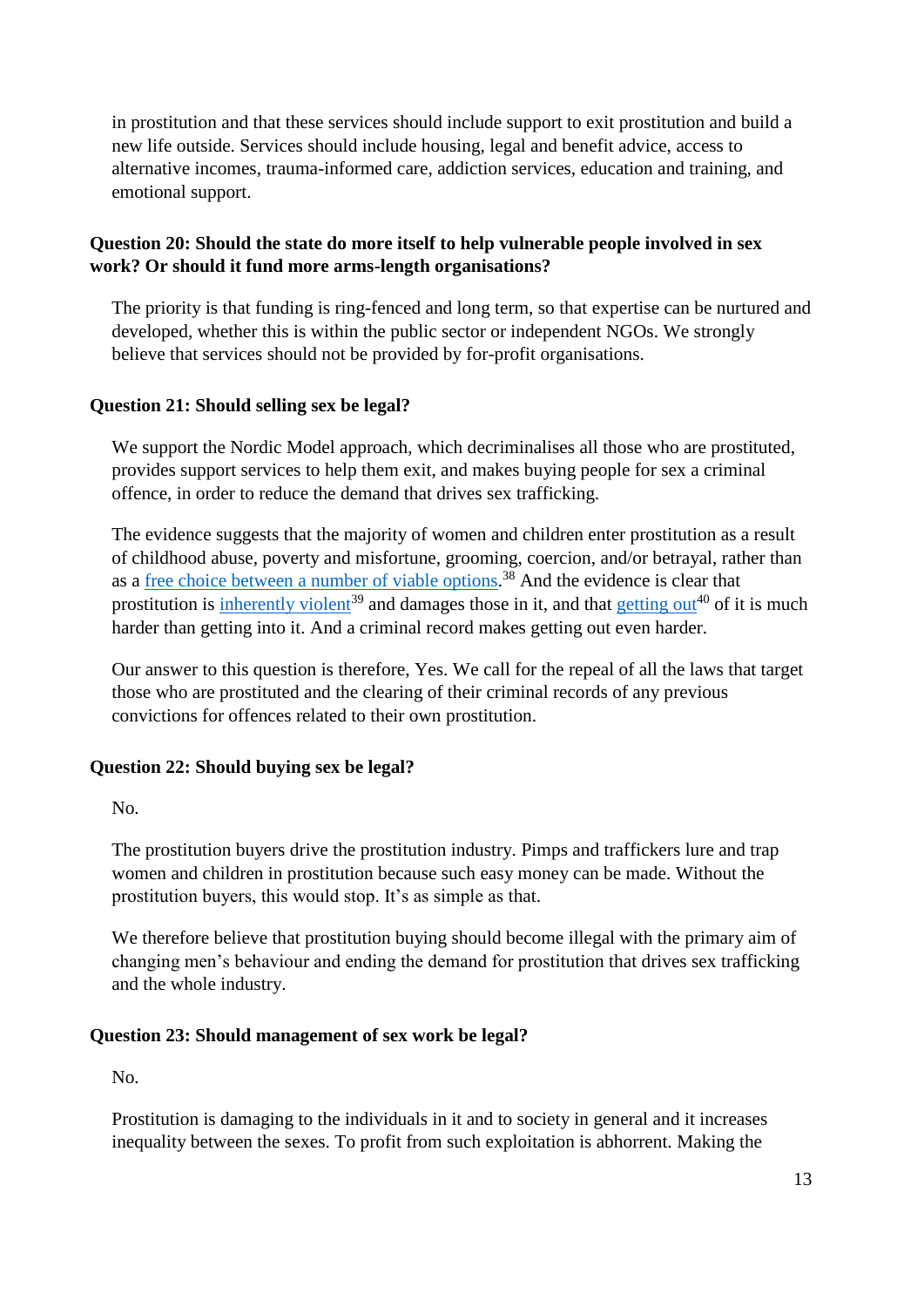"management" of prostitution legal would be in direct conflict with binding obligations under international human rights treaties (in particular CEDAW and the Palermo Protocol).

#### **Question 24: Is it important to classify crimes such as human trafficking as being for a sexual purpose rather than, for instance, forced labour?**

Yes. We note that the internationally agreed definition of human trafficking in the Palermo Protocol itself makes this distinction.

While all human trafficking is abhorrent, the harms of human trafficking for the purposes of the exploitation of the person's prostitution are of a different nature and cause a different level of damage to the individual and society than when the purpose is forced labour.

#### **Question 25: Is it important to maintain sexual health services separate from General Practitioners?**

Yes.

#### **Question 26: Is medical confidentiality currently adequate for sex workers? Will moves towards centralisation of health records have an effect on its adequacy?**

We have general concerns about the privacy of medical records for everyone, and particularly for victims of male violence, including those in prostitution.

#### **Question 27: Who should fund the provision of sex worker-focused services?**

Ultimately the state should fund services for people in prostitution, including holistic services to help people exit prostitution and build a new life outside. Fines paid by prostitution buyers and assets confiscated from pimps, brothel keepers and traffickers should be put to this use.

#### **Question 28: Should we seek to quash past convictions for sex work?**

We should only quash past convictions that relate to a person's own prostitution, such as prosecutions for the offence of loitering or soliciting for the purpose of prostitution.

#### **Question 29: Should the quashing of past convictions extend to all areas of sex work law, or just solicitation?**

The quashing of convictions should not extend to all areas of prostitution law but should only extend as far as convictions for a person's own prostitution. It should not extend to offences related to pimping, procuring, brothel keeping or trafficking, not least because these are prohibited under international human rights treaties that the UK has ratified, in particular CEDAW and the Palermo Protocol.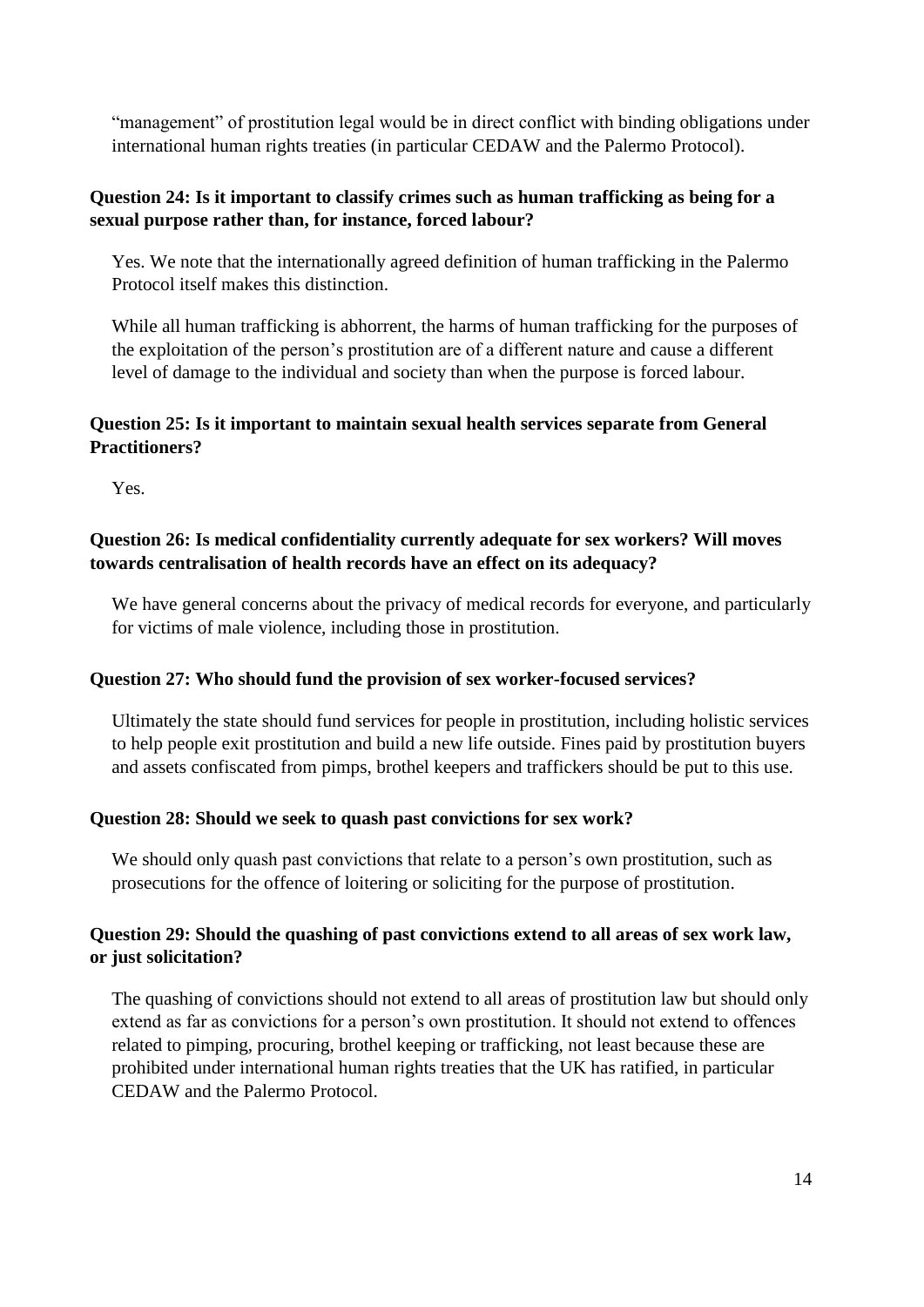Nor should it extend to offences related to sex buying, kerb crawling or soliciting for the purpose of obtaining sexual services, because these offences make public spaces [threatening](http://nordicmodelnow.org/2016/05/14/young-womens-daily-reality-in-east-london/)  [and hostile](http://nordicmodelnow.org/2016/05/14/young-womens-daily-reality-in-east-london/) $41$  for women and children.

#### **Question 30: What should be done about assets seized under existing laws for those with sex work convictions?**

Assets seized under laws against pimping, brothel keeping, trafficking and similar should be used to fund services and reparations for those in prostitution and victims of sex trafficking.

#### **About the groups making this submission**



#### **Nordic Model Now!**

A grass-roots group campaigning for the abolition of prostitution and the adoption of the Nordic Model approach to prostitution in the UK. The group is made up of women from a variety of backgrounds and includes survivors of prostitution and child sexual exploitation, academics, journalists and teachers.

<http://nordicmodelnow.org/> | [@nordicmodelnow](http://twitter.com/nordicmodelnow)



#### **European Network of Migrant Women**

The largest umbrella organisation of migrant-led women's non-governmental organisations within the European Union, working to promote migrant women's rights, the concerns, needs and interests of migrant women in the European Union. Membership extends to organisations in 20 EU member states.

<http://www.migrantwomennetwork.org/>



#### **White Ribbon Campaign (UK)**

Men challenging and speaking out about male violence against women and girls.

[www.whiteribboncampaign.co.uk](http://www.whiteribboncampaign.co.uk/) | [@menantiviolence](http://twitter.com/menantiviolence)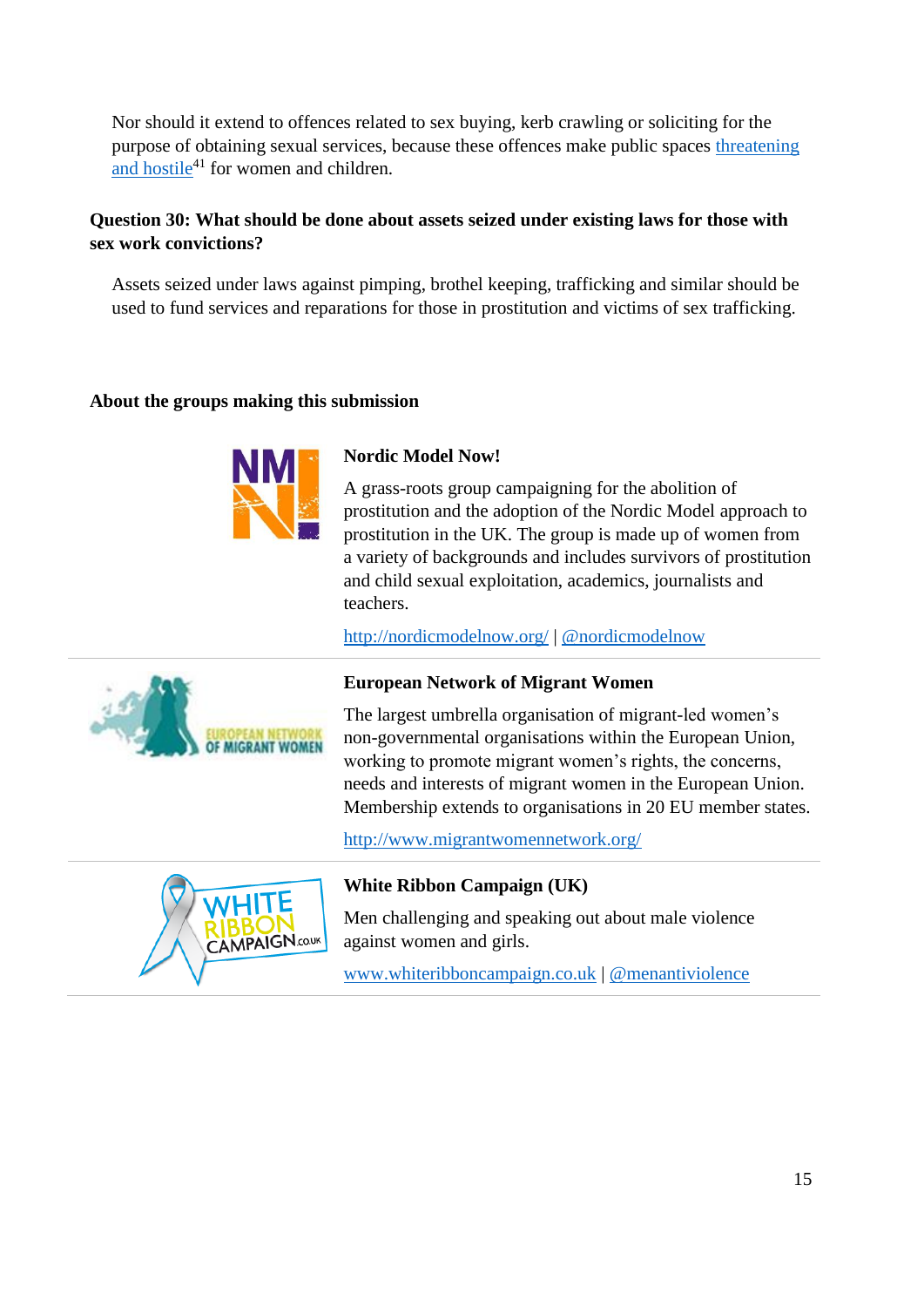

#### **London Feminist Network**

A women-only group that works with other groups to increase women's resistance to male violence against women in all its forms including pornography and prostitution. We also organise our own campaigns such the London Reclaim The Night march against rape and male violence.

<http://londonfeministnetwork.org.uk/> | [@LDNfeminist](http://twitter.com/LDNfeminist)



#### **NOT BUYING IT!**

A UK-based group that challenges the objectification of women in the media and general culture.

[www.notbuyingit.org.uk](http://www.notbuyingit.org.uk/) | [@not\\_buyingit](http://twitter.com/not_buyingit)



#### **Chelt Fems**

A feminist campaign group. We exist to challenge the genderbased discrimination experienced by women and girls and are proud to support the Nordic Model.

<http://www.cheltfems.org.uk/> | [@chelt\\_fems](http://twitter.com/Chelt_Fems)



#### **End Online Misogyny**

A campaign to highlight the widespread and violent nature of online violence against women and girls.

<http://www.endmisogyny.org/> | [@misogyny\\_online](http://twitter.com/misogyny_online)



#### **Campaign against Sex Robots**

A non-profit group against the development of robotic technologies shaped by inequalities and objectification of women and children.

<http://campaignagainstsexrobots.org/> | [@RobotCampaign](http://twitter.com/RobotCampaign)



#### **Yes Matters**

Campaign and workshops to tackle lack of knowledge around consent, the effects of sexual objectification and the damage of gender stereotypes.

<http://www.yes-matters.co.uk/> | [@YesMattersUK](http://twitter.com/YesMattersUK)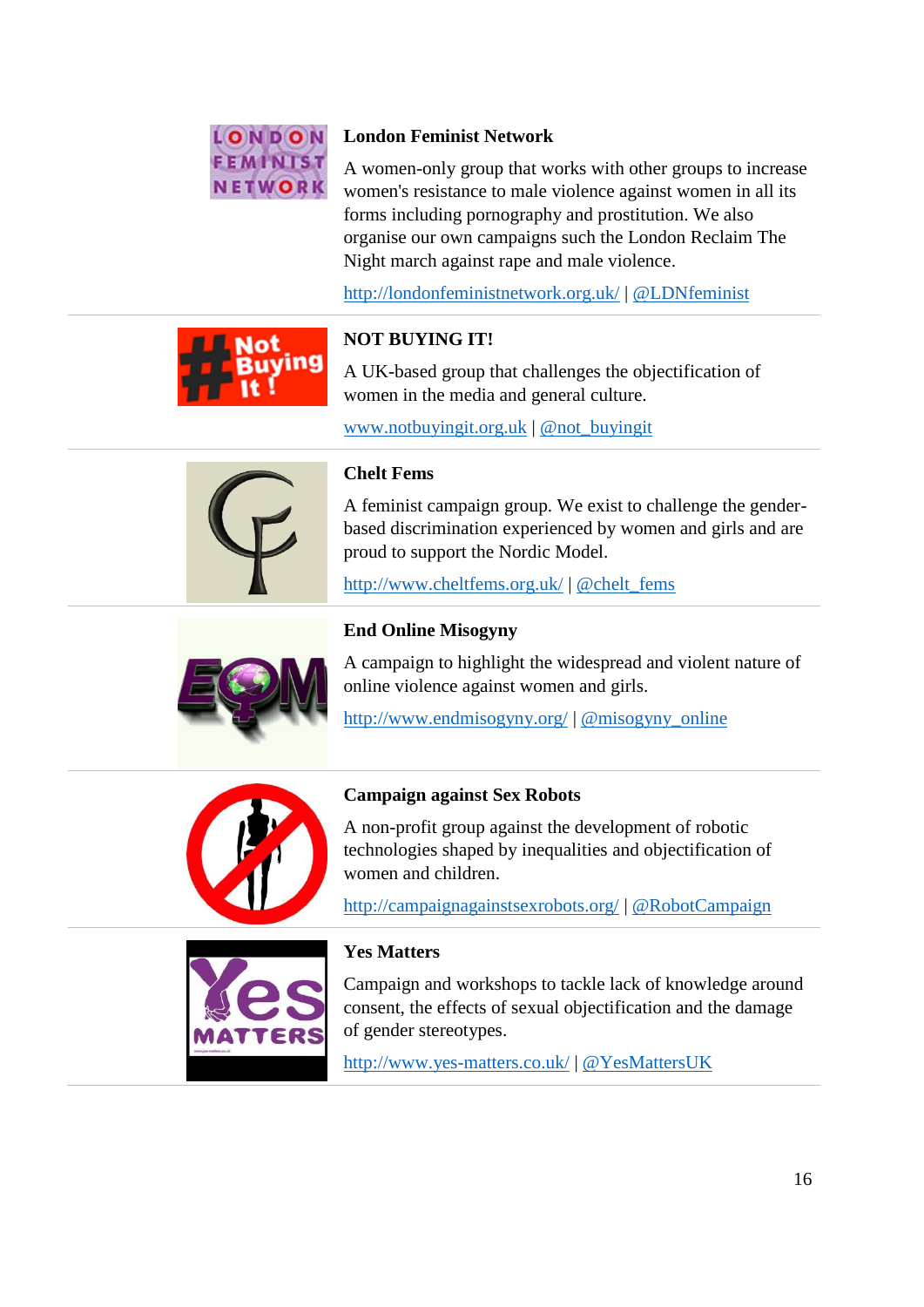

#### **Zero Option**

Campaigning to make Sheffield strip club free.

<http://zerooptionblog.wordpress.com/> | [@ZeroOption4Shef](http://twitter.com/ZeroOption4Shef)



#### **JURIES**

A campaign to introduce mandatory juror briefings on rape myths and realities in all rape, sexual assault and childhood sexual abuse trials.

<http://juriesunderstandingsv.wordpress.com/> | [@UnderstandingSV](http://twitter.com/UnderstandingSV)



## **Object**

Working for better representation of women and girls in the media, and against sex object culture.

<http://objectupdate.tumblr.com/> | [@ObjectUpdate](https://twitter.com/ObjectUpdate)



#### **Anti-Porn London**

Feminists campaigning against pornography.

<http://antipornfeminists.wordpress.com/>



### **Rooms of Our Own** Seeks to provide safe, affordable and accessible space for women's organisations.

[roomso4own.wordpress.com](http://roomso4own.wordpress.com/) | [@roomso4own](http://twitter.com/roomso4own)



#### **Scary Little Girls**

An artist-led theatre company that promotes the artistic work of women in all aspects of theatrical story-telling.

[http://www.scarylittlegirls.co.uk](http://www.scarylittlegirls.co.uk/) | [@ScaryLittleGs](http://twitter.com/ScaryLittleGs)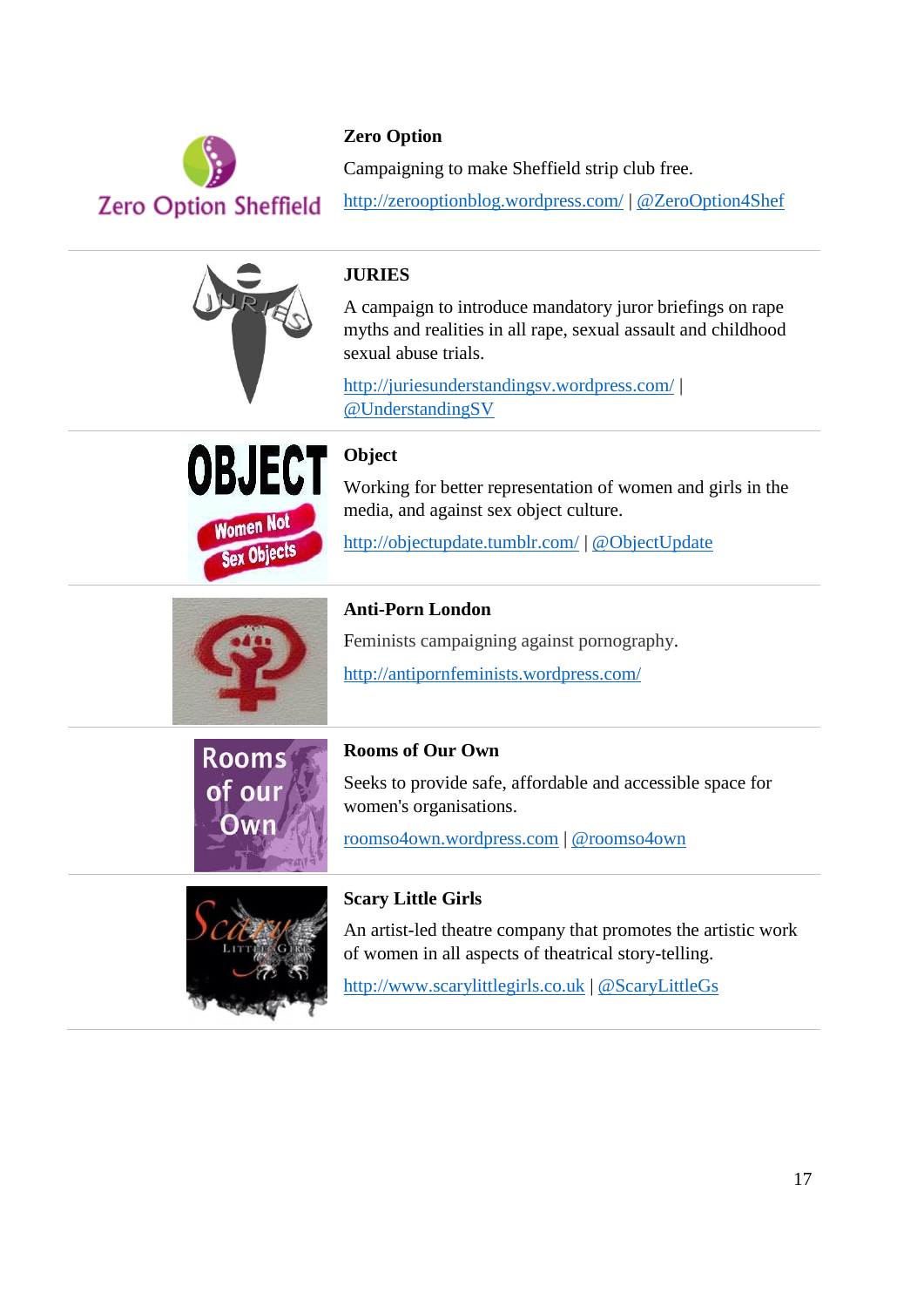# Truth About Rape a

A CALL TO MEN UK

Promote Respect . Prevent Violence

Truth About Rape aims to challenge myths about rape, and bring the truth and realities of rape back onto the public agenda. TAR opposes all forms of violence against women.

<http://www.facebook.com/groups/3916998221/>

### **A CALL TO MEN UK**

A CALL TO MEN UK seeks to actively engage boys and men in ending male violence against women and girls and creating a more respectful, safer society for all in the process.

<http://acalltomenuk.org.uk/> | [@ACallToMenUK](http://twitter.com/ACallToMenUK)



#### **Million Women Rise**

A movement of women united by outrage at the daily, hourly, minute-by-minute individual and institutionalised male violence enacted against women worldwide, who campaign to end it and for female emancipation and liberty.

<http://www.millionwomenrise.com/> | [@MillionWomen](http://twitter.com/MillionWomen)



#### **Older Feminist Network**

The Older Feminist Network (OFN) was formed in 1982 as an initiative from Spare Rib magazine's collective and has met regularly ever since.

<http://www.olderfeminist.org.uk/>

#### **References**

<sup>2</sup> http://tampep.eu/documents/TAMPEP%202009%20European%20Mapping%20Report.pdf

<sup>9</sup> http://digitalcommons.law.seattleu.edu/cgi/viewcontent.cgi?article=1814&context=sjsj

<sup>&</sup>lt;u>.</u> <sup>1</sup> http://thefeministahood.wordpress.com/2015/08/24/what-amnesty-did-wrong/

<sup>3</sup> http://www.ohchr.org/EN/ProfessionalInterest/Pages/TrafficInPersons.aspx

<sup>4</sup> http://www.un.org/en/universal-declaration-human-rights/

<sup>5</sup> http://www.un.org/womenwatch/daw/cedaw/cedaw.htm

<sup>6</sup> http://www.ohchr.org/EN/ProfessionalInterest/Pages/ProtocolTraffickingInPersons.aspx 7

http://www.prostitutionresearch.com/pdfs/MacKinnon%20(2011)%20Trafficking%20Prostitution%20and%20In equality.pdf 8

http://www.gov.uk/government/uploads/system/uploads/attachment\_data/file/303927/A\_Review\_of\_the\_Literat ure\_on\_sex\_workers\_and\_social\_exclusion.pdf

 $10$  http://nordicmodelnow.org/facts-about-prostitution/fact-prostitution-is-inherently-violent/